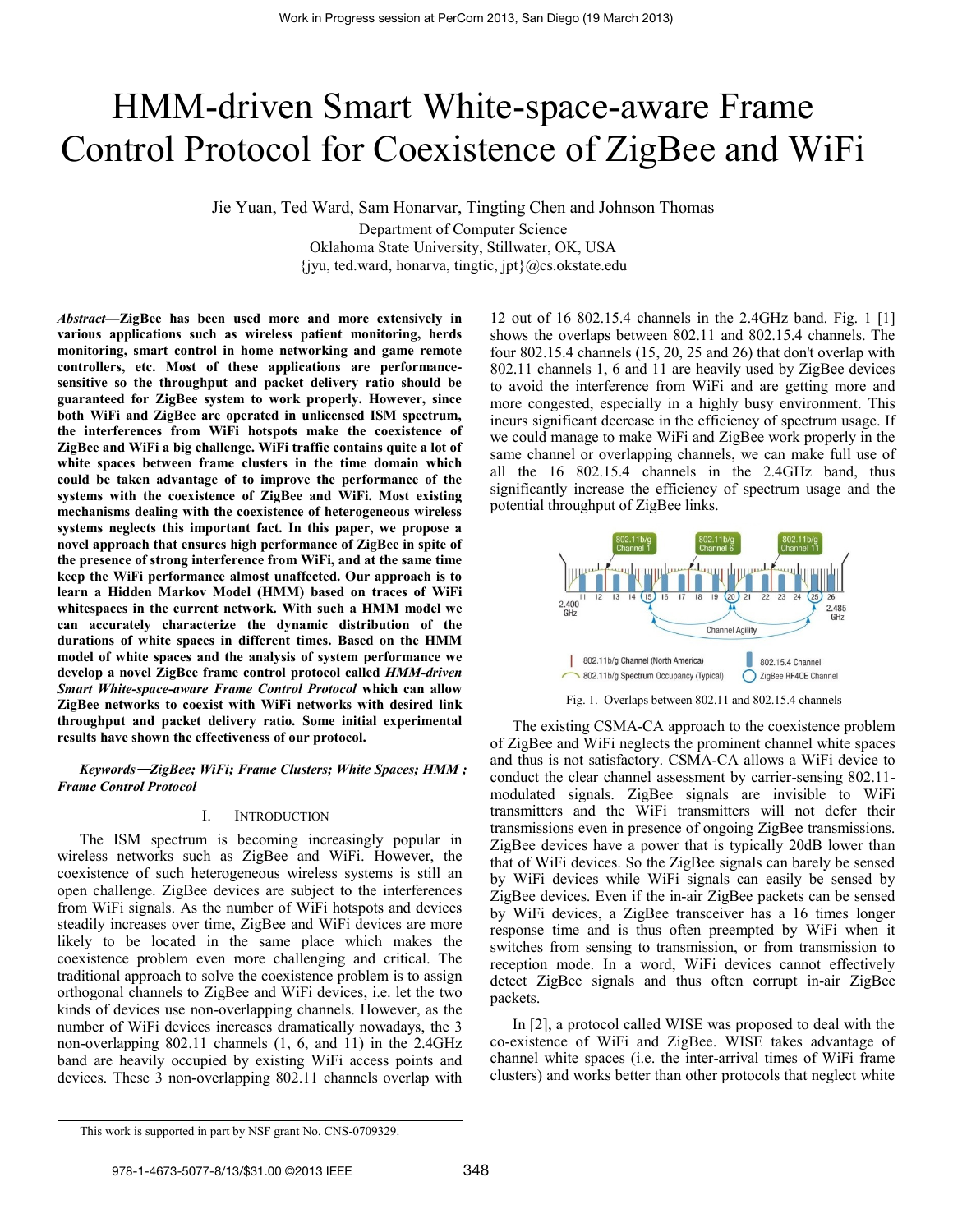spaces such as B-MAC [3] and OppTx [4]. However, WISE neglects the dynamic distribution characteristic of white spaces. Also WISE is very sensitive to the size of sliding window and fails to fit white spaces distribution well when the window size is larger than their empirical optimal size.

In this paper, we propose a novel approach that takes advantage of the channel white spaces and thus could further reduce the effects of the interferences between WiFi and ZigBee devices. Our approach has several improvements over WISE such as more accurate description of white spaces distributions by capturing its dynamic characteristic and greater flexibility to the size of the sliding window. Our major contributions are summarized as follows.

- By observing the data traces of WiFi traffic we reveal that there are strong correlations between neighboring white spaces. Our experiments show HMM fits the white spaces distributions better than Pareto and thus the prediction power of HMM is better than that of Pareto.
- We propose a novel frame control protocol called *HMMdriven Smart White-space-aware Frame Control Protocol* which suits the dynamic distribution characteristic of white spaces.
- We implement our frame control protocol in TinyOS and test it in a testbed to show its effectiveness.

### II. RELATED WORK

The coexistence of heterogeneous wireless systems in unlicensed ISM bands is a hot topic. The 802.15.4 specifications [5] use the Adaptive Frequency Hopping (AFH) for the coexistence of WiFi and Bluetooth devices. The Enhanced Adaptive Frequency Hopping (EAFH) [6] was proposed to further improve AFH. The OppTx protocol proposed by Srinivasan, etc. [4] exploits the correlations in packet delivery and loss to set transmission backoff delay. Xinyu Zhang, etc [7] proposed the Cooperative Busy Tone mechanism which designates a separate ZigBee node as a signaler that emits the busy tone to prevent WiFi preemption. All these approaches above neglect the probabilistic feature of channel white spaces between WiFi frames. Stefan Geirhofer etc. [8] modeled the busy and idle durations of 802.11b channels with semi-Markov model. However, they didn't propose a frame control protocol for practical use. Also, their semi-HMM has only one state for the event "channel is idle", which fails to capture the dynamic distribution characteristic of white spaces. The WISE frame control protocol proposed in [2] exploits the channel white spaces between frame clusters. WISE adopts the Pareto model for WiFi white spaces based on the fact that the arrival process of WiFi frame clusters has the feature of self-similarity. However they neglected the dynamic characteristics of the probabilistic distribution of the white spaces. They assumed that the white spaces within a sliding window follow an i.i.d Pareto distribution. WISE works well when the window size is less than 100ms because within such a small time interval the probabilistic distribution is relatively stable. In the next Section we will show that there are strong correlations between neighboring white spaces. Our approach captures the correlations between white spaces within a sliding window and adjusts the sub-frame size according to the dynamic distributions of white spaces.

### III. HMM MODELING OF WIFI WHITE SPACES

In this section, we observe the WiFi whitespace distributions and model them using Hidden Markov Models to capture the dynamic characteristics.

The channel utilization ratio in a WiFi network is usually quite low. Fig. 2(a) is the state trace of a real-life WiFi channel within about one second in a heterogeneous system with two ZigBee motes, one WiFi AP and two laptops. Fig. 2(b) is the close-up of the interval between timestamp 625ms and 700ms. A 0 value in the vertical axis means idle channel and 1 means busy channel. These traffic data was obtained by the driver of CC2420 radios and the motes' microcontrollers. Whenever the electric potential of CCA pin goes high and no start-of-frame signal received, a white space is detected. As shown in Fig. 2, the network traffic has considerable amount of white spaces between frame clusters. We do not consider the extremely short interframe intervals as white spaces.

In Fig. 2, we can observe that for a short white space there are usually a bunch of white spaces close to it also with short durations, and vice versa. This characteristic of the white spaces durations inspired us to come up with a new model of dynamic distribution for channel white spaces.

We argue that the durations of the white spaces  $\Delta t_1$ ,  $\Delta t_2$ ,  $\Delta t_3$ ,  $\ldots$ ,  $\Delta t_N$  follow a Hidden Markov process. This means the current white space is determined by the previous k white spaces in the case of k-order Markov process. In this paper we use 1-st order Hidden Markov Model, i.e. k=1. Compared to the Pareto model used in [2], HMM has the advantage that it captures the characteristic of dynamic distributions of white spaces and gets rid of the assumption of WISE that all white spaces within a sliding window follow an i.i.d Pareto distribution. Fig. 3 shows our HMM where  $a_{ij}$  means transition probabilities and  $b_m(o_n)$ means the probability that the state *m* emits an observation o*n*. It also shows how the HMM generates an observation sequence  $(o_1, o_2, \ldots, o_7)$ .



Fig. 2. State trace of a WiFi channel

In an HMM, there are a set of states  $\{S_1, S_2, S_3, \dots, S_K\}$ . Each state has an initial state probability  $P_{0m}$  ( $1 \le m \le K$ ) and a probabilistic distribution of its observations. We use  $\{\Theta_1, \Theta_2, \Theta_3, \Theta_4\}$  $\ldots$ ,  $\Theta_{K}$ } to describe the parameters of the states' distributions, e.g. mean and covariance matrix for Gaussian. The transition probability matrix M where  $M_{ij}$ =Pr(S(t+1)=S<sub>j</sub>|S(t)=S<sub>i</sub>) determines how a state could transit to another state.

In our application, the durations of white spaces ( $\Delta t_1$ ,  $\Delta t_2$ ,  $\Delta t_3$ , ...,  $\Delta t_N$ ) serve as the observation sequence  $(o_1, o_2, o_3, \ldots, o_N)$ . We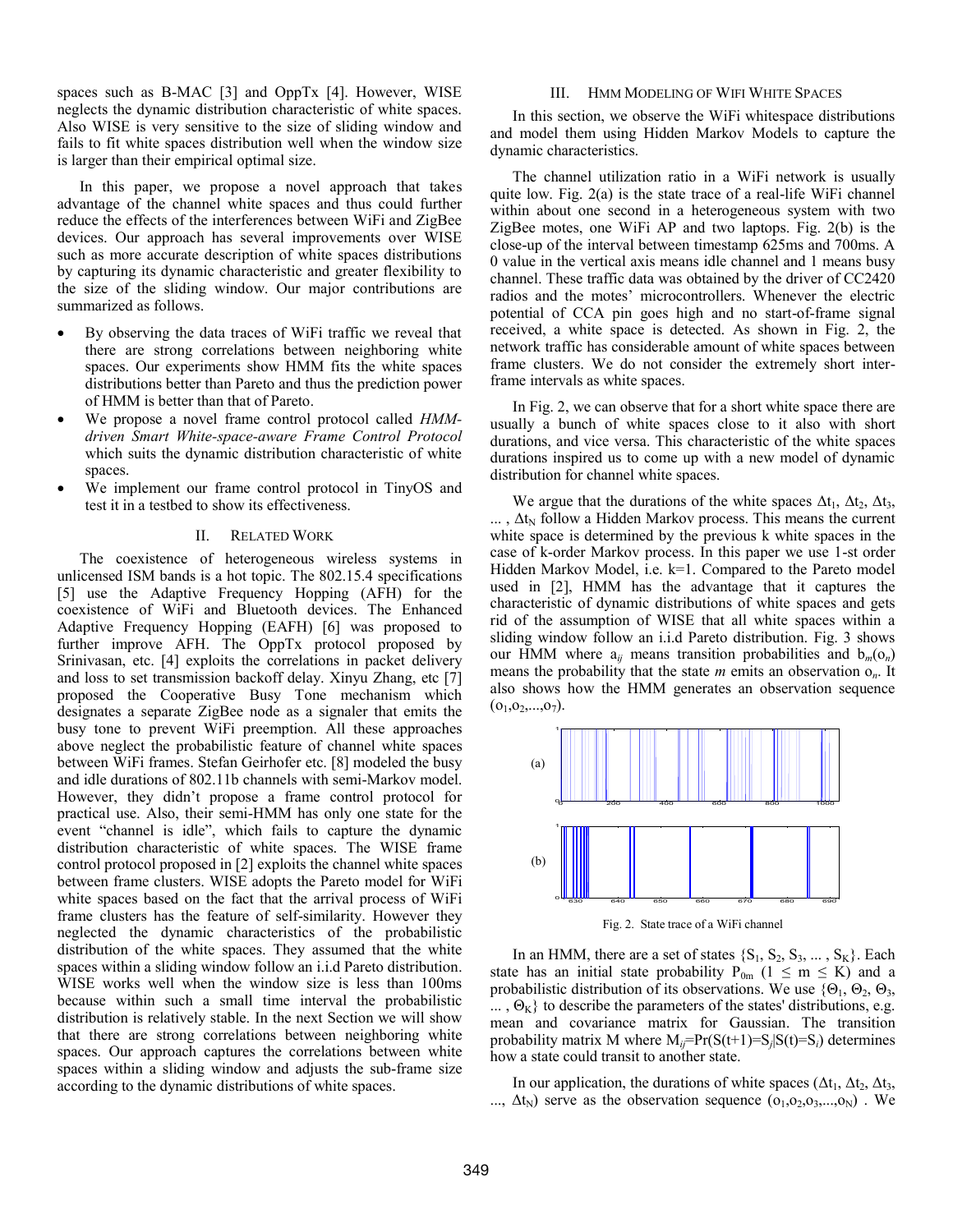use Viterbi Algorithm to infer the state sequence associated with the given observation sequence. We use the Gaussian model (GMM is also among the alternatives) as the observation distribution for each state in our protocol due to its analytical tractability and powerful capability. With pre-obtained data traces of the traffic in the current network, we can learn all the parameters of this HMM model.



Fig. 3. 4-state ergodic HMM. In this example, the corresponding state sequence

#### for the observation sequence  $(o_1, o_2, ..., o_7)$  is  $(1,1,3,2,2,4,4)$ .

In practice, we can associate each white space with a hidden state, or optionally we can associate a group of white spaces (say 10 consecutive white spaces) with a hidden state. The former strategy should get better result but will result in heavier computation load. With the latter strategy we are actually abstracting over the 10 consecutive white spaces so we'll lose some detailed information of the Markov process. In our implementation, we used the former one for better accuracy.

Assume that the *i*th white space has just passed, i.e. at time step  $t_i$ . We want to know the duration of the  $(i+1)$ th white space. The durations of all the previous white spaces (i.e. all the observations up to *i*) (o<sub>1</sub>, o<sub>2</sub>, o<sub>3</sub>, ..., o<sub>*i*</sub>) = ( $\Delta t_1$ ,  $\Delta t_2$ ,  $\Delta t_3$ , ...,  $\Delta t_i$ ) are already known. We can infer from the trained HMM model the current state and the probability distribution of the next state based on the maximum likelihood estimation. Let  $P_{i+1}(m)$  be the estimated probability that the next state is  $S_m$  ( $1 \le m \le K$ ), i.e.  $P_{i+1}(m) = P(S(i+1) = S_m)$ , and let random variable x be the duration of white spaces. Then

$$
Pr(x > t) = \sum_{m=1}^{K} [P_{i+1}(m) \cdot Pr(x > t | S_m)]
$$
 (1)

is the probability distribution of the duration of the next white space.  $P_{i+1}(m)$  describes which hidden state the next white space  $\Delta t_{i+1}$  would be in, and this can be inferred by the Viterbi Algorithm. Note we use the subscripts to denote the distinct states from the finite states set  $\{S_1, S_2, S_3, ..., S_K\}$ , and use the indices in the parenthesis to denote the states at a particular time step.  $Pr(x > t | S_m)$  is the conditional probability of  $x > t$  given that the hidden state is  $S_m$ . Since the HMM is already trained and the observation distribution with parameters Gaussian mean and sigma within each state including  $S_m$  is known, thus

$$
Pr(x > t | S_m) = 1 - Pr(x \le t | S_m)
$$
  
= 
$$
\frac{1}{2} (1 - erf(\frac{t - \mu_m}{\sqrt{2} \cdot \sigma_m}))
$$
 (2)

where *erf* denotes the error function.

## SMART WHITE SPACE-AWARE FRAME CONTROL PROTOCOL.

To avoid the collision with WiFi signals, the simplest strategy is to decrease the packet size of ZigBee. However, this will greatly reduce the system throughput. So we need to get an optimal tradeoff between the overall throughput and the packet delivery ratio. Our guideline for this optimal tradeoff is trying to finish the ZigBee transmission within the current white space before the arrival of the next WiFi frame cluster. Since the average lifetime of a white space is limited, we need to divide a ZigBee frame into sub-frames and give an ID for each frame session. The following content in this section shows how to optimize this sub-frame size *λ* as well as how our protocol works.

Based on the HMM White Spaces model, we can get the following conditional collision probability for a given frame size *λ*:

$$
C(\lambda, \delta) = 1 - \sum_{m=1}^{K} [P_{i+1}(m) \cdot Pr(x > \delta + \frac{\lambda}{R} | S_m, \delta)] \tag{3}
$$

where *R* is the channel rate of ZigBee,  $\delta$  is the age of white space when a frame is ready for transmission, random variable *x* is the duration of white spaces and  $P_{i+1}(m)$  denotes the probability that the upcoming white space has a hidden state  $S_m$ . This is quite straightforward: we need to finish the transmission of a frame within the remaining lifetime of a white space.

Our goal of frame adaptation is to maximize the transmission efficiency while limit the collision probability. Protocol header has a fixed size, so the transmission efficiency is a monotonic increasing function of the sub-frame size *λ*. Given a collision probability threshold *T*, our optimization problem can be formulated as follows:

$$
Maximize \quad \lambda \tag{4}
$$

$$
Subject \quad to \quad \begin{cases} C(\lambda, \delta) < T \end{cases} \tag{5}
$$

$$
\mathcal{A} \leq M \tag{6}
$$

where *M* is the maximum allowed ZigBee frame size.

Let  $\lambda_0$  be the root of the equation  $C(\lambda, \delta) - T = 0$ , then the optimal sub-frame size  $\lambda_{opt} = \min(\lambda_0, M)$ . The objective function is λ

$$
f(\lambda) = C(\lambda, \delta) - T = \frac{1}{2} - T + \frac{1}{2} \sum_{m=1}^{K} P_{i+1}(m) \cdot erf(\frac{\delta + \frac{\lambda}{R} - \mu_m}{\sqrt{2} \cdot \sigma_m}) \tag{7}
$$

 In our implementation, we used bisection method to find the numerical solution of the root of the objective function  $f(\lambda)$ .

To realize the optimization method described above, our *Frame Control Protocol* has a training and prediction process to learn the white spaces distribution and to determine the subframe size respectively. We keep a sliding window of durations of white spaces collected in the past 1 second. Fig. 4 shows the sliding window mechanism of the training and prediction process. In each round of training and prediction we use the current window of white spaces to train an HMM model and calculate the optimal sub-frame sizes for the next L white spaces. When L white spaces have passed we begin a new round. In the **Erf**<br>  $\frac{m}{2}$ ,  $\frac{m}{2}$ ,  $\frac{m}{2}$ ,  $\frac{m}{2}$ ,  $\frac{m}{2}$ ,  $\frac{m}{2}$ ,  $\frac{m}{2}$ ,  $\frac{m}{2}$ ,  $\frac{m}{2}$ ,  $\frac{m}{2}$ ,  $\frac{m}{2}$ ,  $\frac{m}{2}$ ,  $\frac{m}{2}$ ,  $\frac{m}{2}$ ,  $\frac{m}{2}$ ,  $\frac{m}{2}$ ,  $\frac{m}{2}$ ,  $\frac{m}{2}$ ,  $\frac{m}{2}$ ,  $\frac{m$